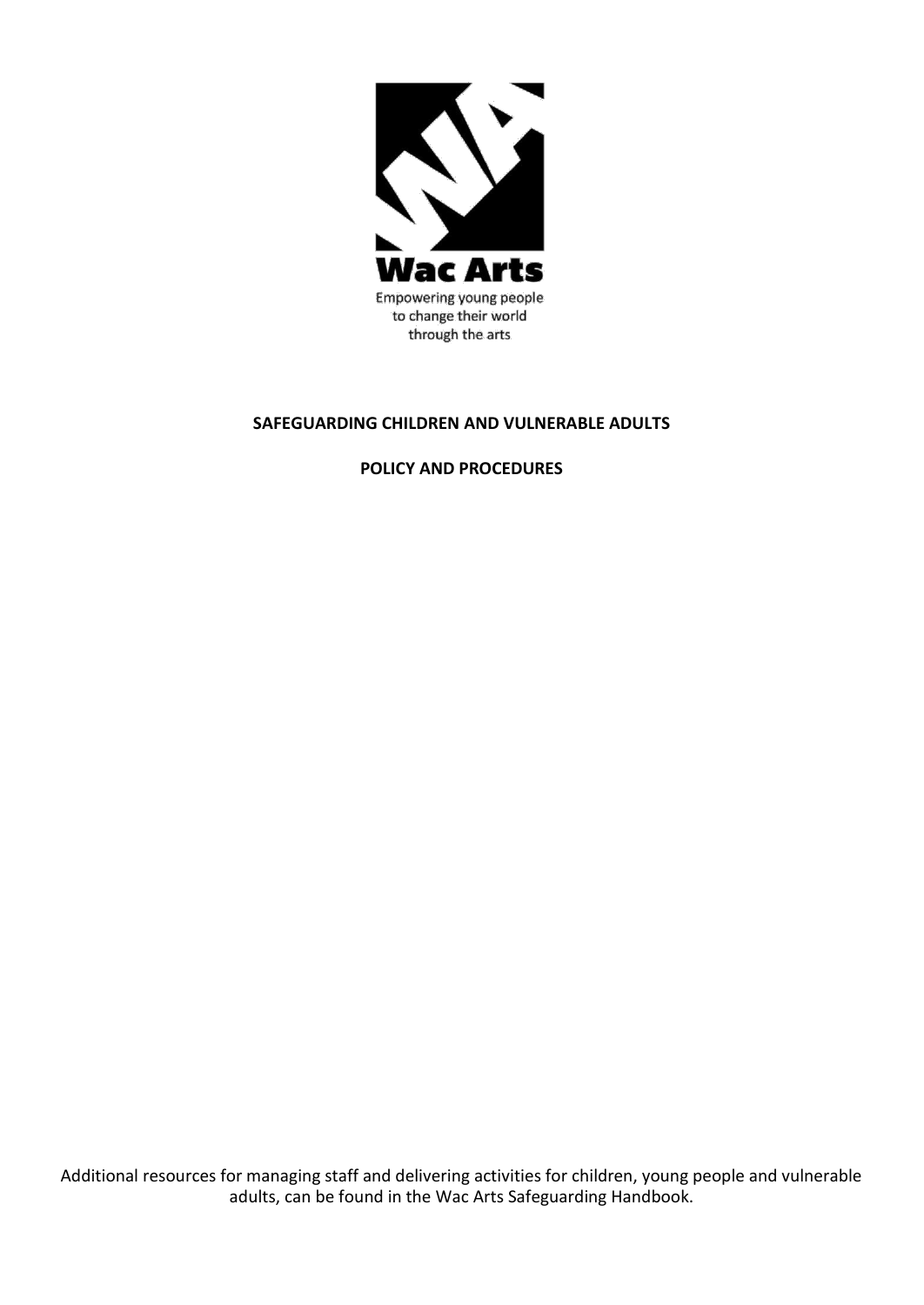# **CONTENTS**

| GUIDANCE ON HOW TO RESPOND TO DISCLOSURES, CONCERNS ABOUT ABUSE AND REPORTING PROCEDURES7 |  |
|-------------------------------------------------------------------------------------------|--|
|                                                                                           |  |
|                                                                                           |  |
|                                                                                           |  |
|                                                                                           |  |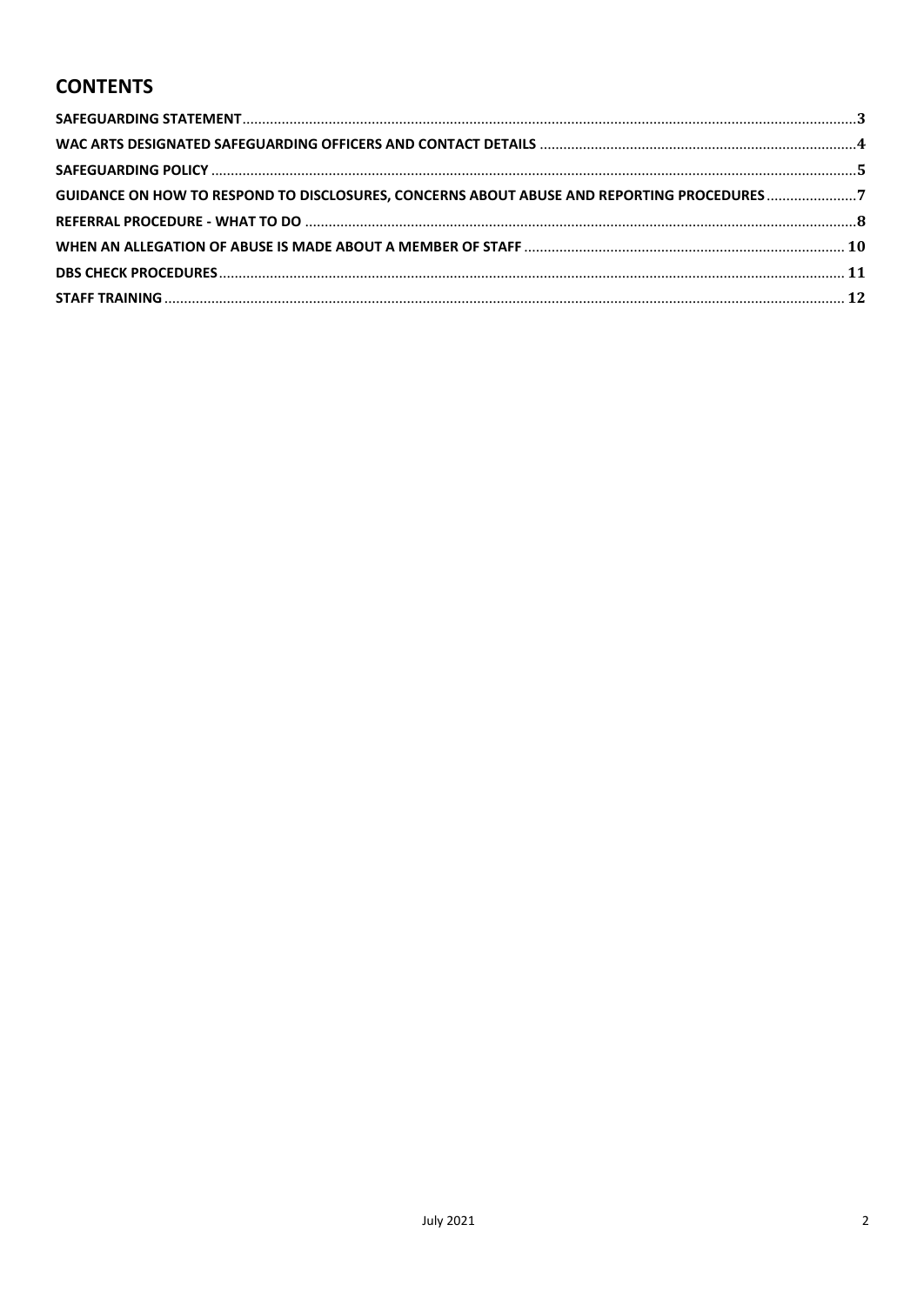## **SAFEGUARDING STATEMENT**

Wac Arts works with children, young people and vulnerable adults. We aim to keep children, young people and vulnerable adults safe, providing a secure and comfortable environment in which they can benefit fully from our programmes and maximise their potential.

At Wac Arts we are committed to providing systems for the recognition and referral of safeguarding issues and to this end:

- All staff and trustees receive safeguarding training as part of their induction on joining the organisation. This is refreshed annually for those working directly with children, young people and vulnerable adults.
- All staff and volunteers must apply for a Wac Arts DBS check or provide details of membership to the DBS update service, prior to starting work with us. In the case of freelance artists, contracted or commissioned for one-off activities or short-term projects (i.e., less than one academic term), an existing Enhanced DBS check may be provided.
- All staff working with children and vulnerable adults are required, as part of their contractual duties, to carry out the necessary risk assessments in relation to safeguarding, for activities within and external to the building.
- All staff are provided with Wac Arts' safeguarding Policy and Procedure document, including Safer Recruitment Policy. All staff directly delivering activity to children, young people and vulnerable adults are also provided with Wac Arts' Safeguarding Handbook, the Wac Arts Code and all other relevant policies.
- Programme Coordinators are responsible for conducting risk assessments for general programme provision relative to their area of work.
- Any staff member leading specific activities, additional to general programme provision, must carry out a risk assessment.
- The Lead Designated Lead has a Level 3 training that is renewed every two years.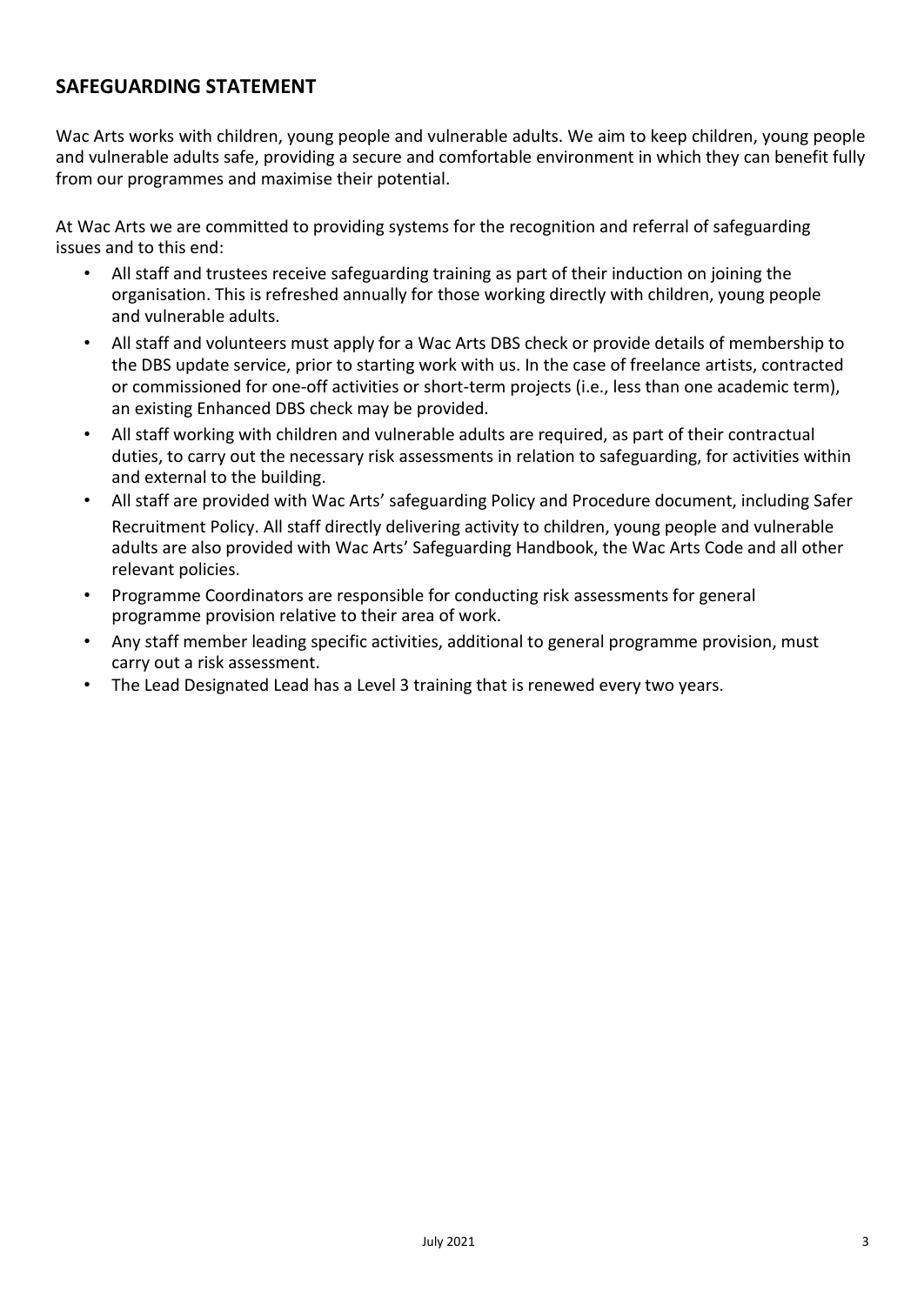# **WAC ARTS DESIGNATED SAFEGUARDING OFFICERS AND CONTACT DETAILS**

Where there is a safeguarding concern about a child, young person or vulnerable adult or someone's behaviour, it is everyone's responsibility to report this to one of the designated safeguarding leads listed below. You must write down what you have seen or heard, report it to one of the officers below and they will then take any required further action.

### **Designated Safeguarding Leads**

**Designated Safeguarding Lead (DSL):** Kat Dale, Head of Learning and Participation [kat.dale@wacarts.co.uk,](mailto:kat.dale@wacarts.co.uk) [safeguarding@wacarts.co.uk](mailto:safeguarding@wacarts.co.uk)

**Deputy Designated Safeguarding Lead:** Maggie Mendy, Short Breaks Delivery Manager [maggie.mendy@wacarts.co.uk;](mailto:maggie.mendy@wacarts.co.uk) [safeguarding@wacarts.co.uk](mailto:safeguarding@wacarts.co.uk)

**Deputy Designated Safeguarding Lead:**

Ye-Ye Fadaka, Senior Administrator [ye-ye.fadaka@wacarts.co.uk;](mailto:chas.mollet@wacarts.co.uk) [safeguarding@wacarts.co.uk](mailto:safeguarding@wacarts.co.uk)

**Deputy Designated Safeguarding Lead:** Shanice Birchall, Outreach Manager [shanice.birchall@wacarts.co.uk;](mailto:chas.mollet@wacarts.co.uk) [safeguarding@wacarts.co.uk](mailto:safeguarding@wacarts.co.uk)

**Additional staff trained to act as deputy or designated safeguarding lead when required are:** Ann Main, Ema Unguru, Genevive Corben, Glenn Middleditch, Lilly Werth, Poirt Wijas, Rod Gilmore, & Sayful Islam.

### **Other Important Contacts**

**Chief Executive** [darius.khwaja@wacarts.co.uk; 0](mailto:darius.khwaja@wacarts.co.uk)7946 265644

### **Wac Arts Board Safeguarding Lead**

Christine Kinnear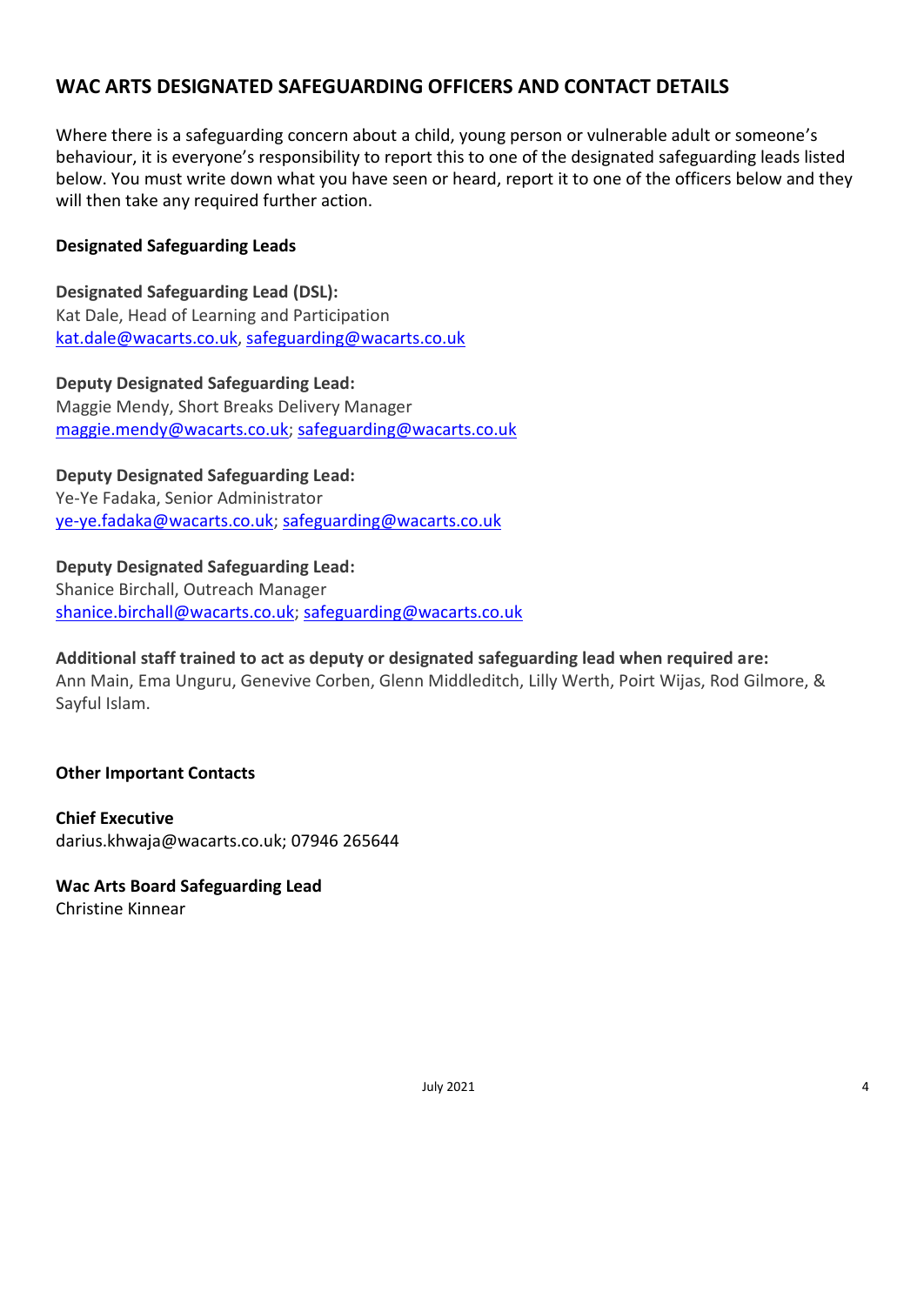# **SAFEGUARDING POLICY**

This policy applies to all staff, including senior managers, trustees, paid staff, volunteers and sessional workers, agency staff, young people and vulnerable adults or anyone working on behalf of Wac Arts.

The purpose of this policy is:

- To protect children and vulnerable adults who receive Wac Arts' services and access the building. This also includes the children of adults who use our services.
- To provide all staff and volunteers with the overarching principles that guide our approach to safeguarding.

Wac Arts believes that a child or vulnerable adult should never experience abuse of any kind.

NB. Categories of Abuse are included within the Safeguarding Handbook. We have a responsibility to promote the welfare of all children and vulnerable adults and to operate in a way that keeps them safe.

#### **Legal framework**

This policy has been drawn up on the basis of law and guidance that seeks to protect children and vulnerable adults, namely:

- Children Act 1989
- United Convention of the Rights of the Child 1991
- Data Protection Act 2018 (GDPR)
- Sexual Offences Act 2003
- Children's Act 2004
- Protection of Freedoms Act 2012
- 'Working together to safeguard Children' government guidance

We recognise that:

- The welfare of the child and vulnerable adult is paramount, as enshrined in the Children's Act 1989 and Care Act 2014.
- All children and vulnerable adults, regardless of age, disability, gender, racial heritage, religious belief, sexual orientation or identity, have the right to equal protection from all types of harm or abuse.
- Some children/vulnerable adults are additionally vulnerable because of the impact of previous experiences, their level of dependency, communication needs or other issues.
- Working in partnership with children, vulnerable adults, their parents, carers and other agencies is essential in promoting young people's welfare.

We will seek to keep children and vulnerable adults safe by:

- Valuing them, listening to and respecting them.
- Adopting safeguarding practices through procedures and a code of conduct for staff and volunteers.
- Having robust online safety procedures and practices in place.
- Providing effective management for staff and volunteers through supervision, support and training.
- Recruiting staff and volunteers safely, ensuring all necessary checks are made.
- Sharing information about safeguarding and good practice with children, parents, staff and volunteers.
- Sharing concerns with agencies who need to know, and involving parents, children and vulnerable adults appropriately.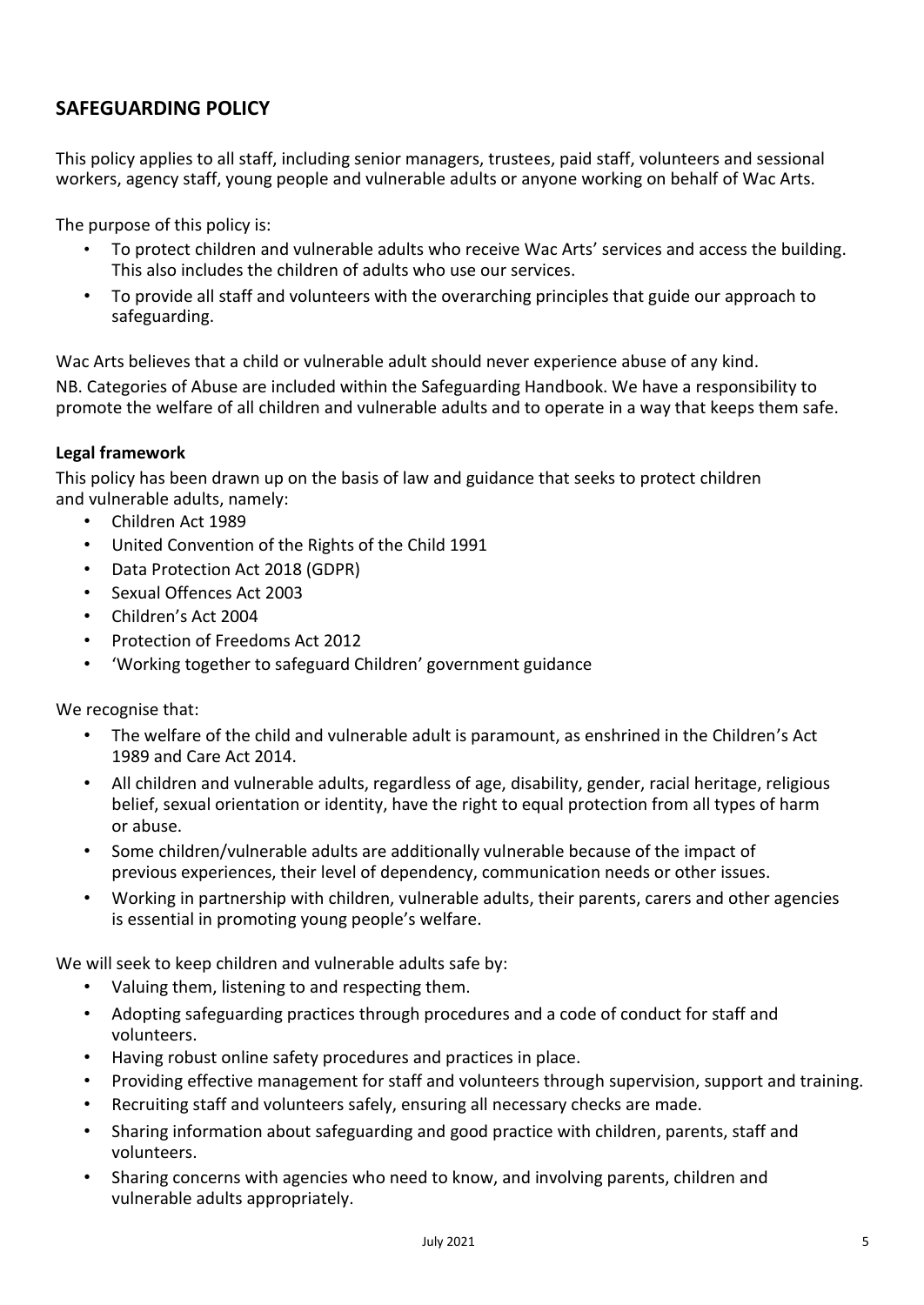We are committed to reviewing our policy and practice annually.

This policy was approved by the Board of Trustees on 7th July 2021.

Signed Lindsey Pugh, Director of Programmes

Dinner

Signed Christine Kinnear, Wac Arts Board Safeguarding Lead

nuxterplant

Signed Justina Cruickshank, Chair of the Board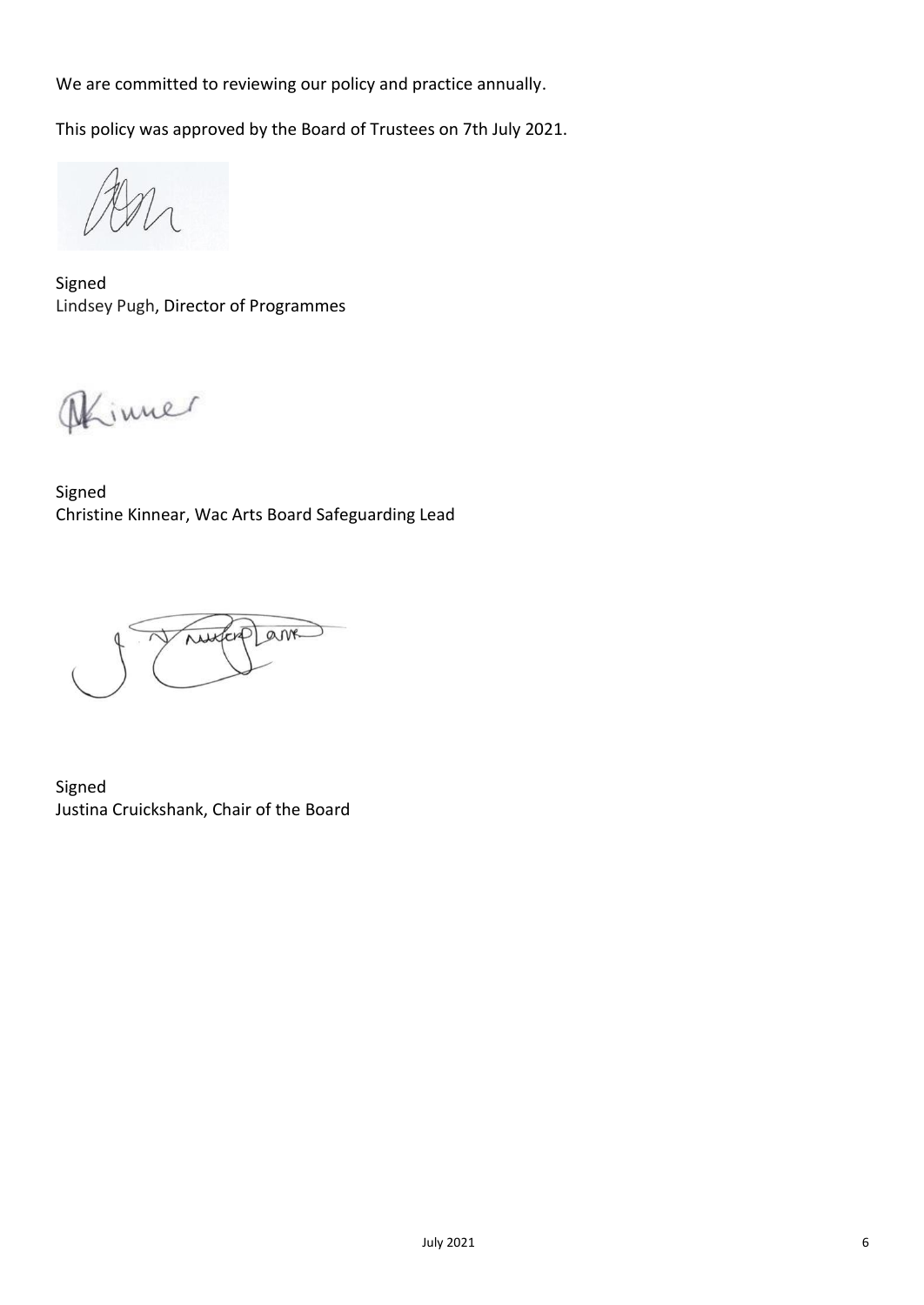## **GUIDANCE ON HOW TO RESPOND TO DISCLOSURES, CONCERNS ABOUT ABUSE AND REPORTING PROCEDURES**

At Wac Arts we will all come into contact with children, young people and vulnerable adults. We are all therefore in a position to encounter or identify child protection issues or safeguarding concerns. It is vital that you are alert to and recognise signs of abuse.

Identifying abuse can be difficult and requires close collaborative consultation with a Designated Safeguarding Lead (DSL).

You need to remember:

- 1. Everyone has a duty to report suspected or alleged abuse.
- 2. You need to note not just major incidents but also signs that make you feel concerned. If a child tells you that they are being abused you need to tell them that you will have to report this to a Designated Safeguarding Lead.
- 3. You should always discuss your worries however unspecific with the Designated Safeguarding Lead on duty at Wac Arts and not keep these worries to yourself. This is a confidential matter and should only be discussed with the Designated Safeguarding Lead on duty at Wac Arts in the first instance. Only through the sharing of known facts and discussion can your concerns be alleviated, or an appropriate monitoring / reporting be made.
- 4. All such worries must be recorded. We report incidents in confidential folders stored securely on the organisation's file system and you should ensure that an entry has been made.
- 5. The Designated Safeguarding Lead will decide whether an external referral should be made

If the Designated Safeguarding Lead agrees that a referral should be made the following will happen- (the DSL may appoint a Deputy Designated Safeguarding Lead to take this forward)

- Stage 1 is a recognition of concern and reporting to the statutory agency i.e. Adult social care / Services Duty Officer/ the Local Authority Designated Officer (LADO) in the borough where the child resides. The appointed Designated Safeguarding Lead will do this.
- Stage 2 involves planning what action is necessary and the investigation. Wac Arts will not be responsible for this stage, but you may be asked to provide the investigation with information.
- Stage 3 follows the investigation and includes the conference and making of a comprehensive assessment. You may be asked to contribute to this process.

#### **Further information about recognition of abuse, managing disclosures, reporting and recording can be found in the Safeguarding Handbook.**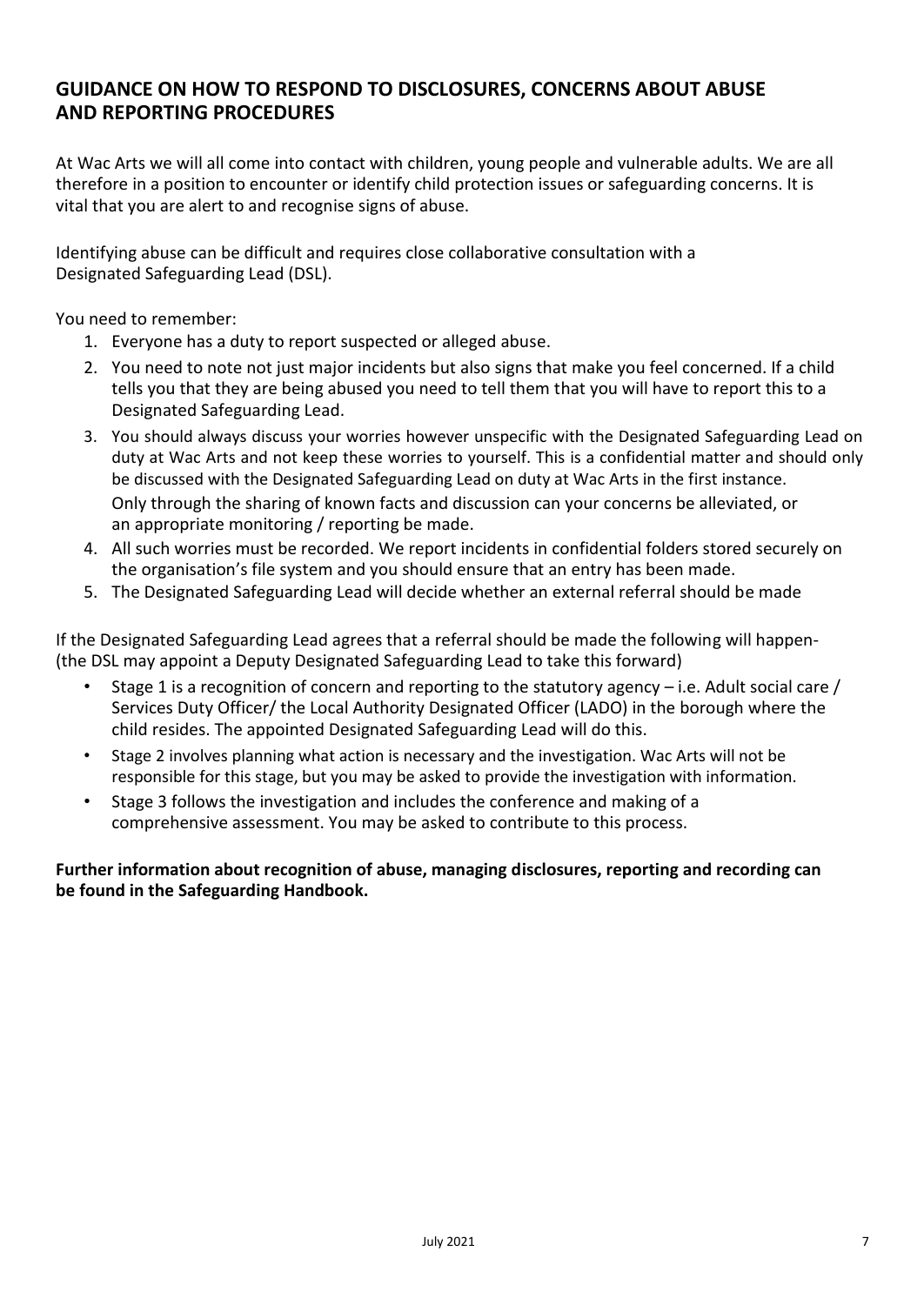### **REFERRAL PROCEDURE - WHAT TO DO**

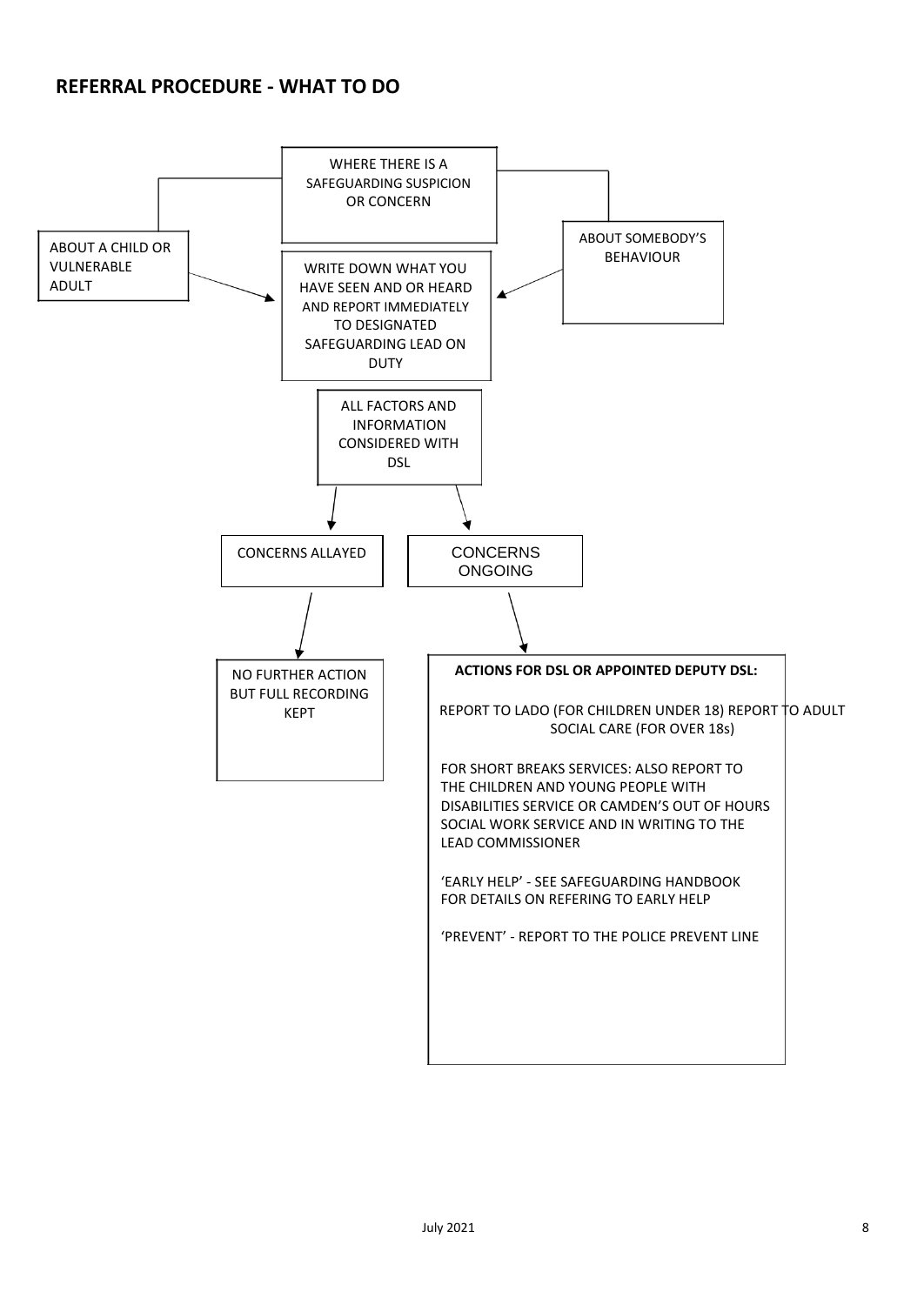# **RECRUITING THE RIGHT PEOPLE TO VOLUNTEER OR WORK WITH CHILDREN SAFER RECRUITMENT POLICY**

Wac Arts is committed to:

- Safeguarding and protecting all children, young people and vulnerable adults by implementing robust safer recruitment practices
- Identifying and rejecting applicants who are unsuitable to work with children, young people and vulnerable adults
- Responding to concerns about suitability of applicants during the recruitment process
- Responding to concerns about the suitability of employees and volunteers once they have begun their role
- Ensuring all new staff and volunteers participate in induction which includes safeguarding

Wac Arts aims to recruit the right people to work with children and young people by:

- Making sure the recruitment process is planned and structured in the same way each time
- Ensuring both the job description and person specification for any role involving working with children and young people highlight the importance of understanding safeguarding issues and duties
- Including a statement about Wac Arts commitment to keeping children safe and the requirement for a DBS check in every advert for a role that includes working with children
- Providing all applicants with a confidential self-disclosure form giving them the opportunity to disclose any information on unspent criminal convictions, child protection investigations or disciplinary procedures they have on record
- Taking up references about the suitability of the applicant to work with children, young people and vulnerable adults
- Shortlisting and interviewing all candidates by at least two people
- Involving children, young people and their families in recruitment process where possible
- Using a consistent scoring system for every candidate based on the person specification, job description and published organisational values
- When contacting the successful candidate, make it clear that the offer is subject to satisfactory completion of the vetting processes
- If a candidate has been overseas for three months or more checking the candidates criminal record in that country
- Providing on going supervision and training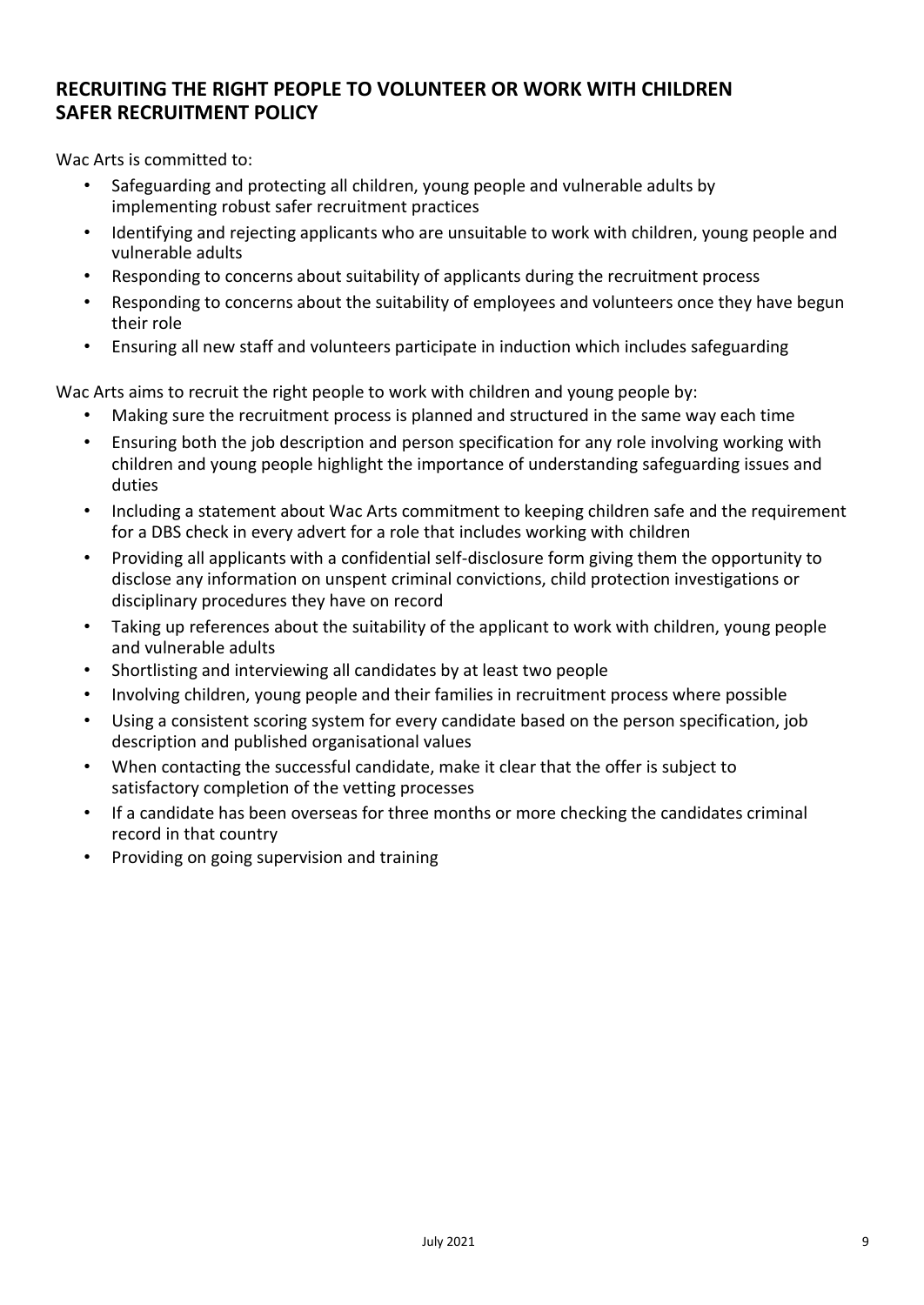## **WHEN AN ALLEGATION OF ABUSE IS MADE ABOUT A MEMBER OF STAFF**

- All complaints of abuse against a member of staff must be handled swiftly and sensitively according to procedures with Camden Safeguarding Children Partnership (CSCP) or Safeguarding Adults Partnership Board (SAPB). The basic principles of safeguarding must apply and inform the whole process.
- Safeguarding concerns regarding a member of staff must be reported to the Local Authority Designated Officer LADO in the borough where the young person resides as well as the young person's social worker (if they have one). If it is out of hours, the emergency duty social worker must be contacted. If at any point it appears that a serious physical assault or sexual abuse may have been committed, the DSL or appointed Deputy DSL must inform the Police.
- A child protection allegation against a member of staff may require the member of staff to be suspended. Ensure that careful consideration is given to the kind of support the member of staff concerned and her/his colleagues require, both during the investigation and after it has reported its findings.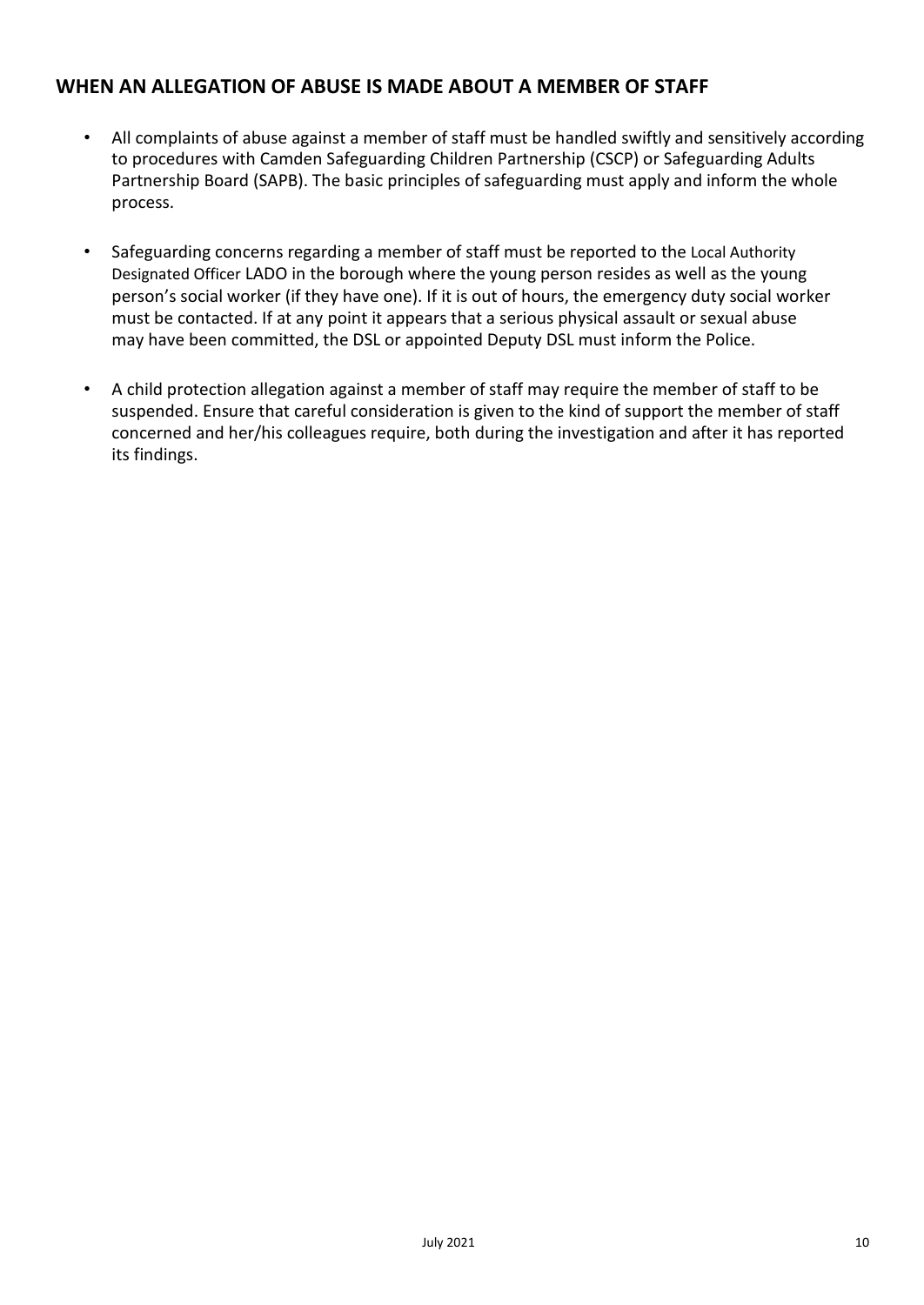## **DBS CHECK PROCEDURES**

All employees and volunteers over the age of 16 need to have a valid Disclosure and Barring Service check before working with us. All staff and volunteers must have an enhanced check, and all staff must be crossreferenced with the child barring list. Checks must be completed through Wac Arts and are valid for 3 years unless employees or volunteers are registered with the DBS update service.

Programme Coordinators and/or line managers are responsible for ensuring their new staff or team members undergo an appropriate DBS check or are registered on the DBS update service. DBS coordinators at Wac Arts are listed below\*. The cost of checks for staff, volunteers and Trustees, will be met by Wac Arts.

If a staff member is expected to be working with Wac Arts for more than a year, they are to be advised to join the update service which allows individuals to have their DBS certificate kept up-to-date and be transferrable between roles and organisations where the same type and level of check is required. Individuals must process this themselves, and when they are charged an annual fee of £13, are to expense this to Wac Arts.

Where staff members may not be on the update service and their check approaches the 3-year date, they must have it renewed. It is the responsibility of DBS coordinators to monitor expiry and to set the renewal process in motion at least 3 months prior to the expiry date.

Staff and volunteers may begin working with us before their DBS has been approved, on the conditions that their DBS check has been submitted, and they are present with one DBS-checked staff member. They may under no circumstances be left alone with a child or young person.

\*The DBS coordinators who are registered with Disclosure Services to validate DBS applications are:

- Junior and Senior sessional staff and volunteers: Lydia Entwistle, [lydia.entwistle@wacarts.co.uk](mailto:lydia.entwistle@wacarts.co.uk)
- Core staff: Senior Administrator, [admini@wacarts.co.uk](mailto:admini@wacarts.co.uk)
- Trustees: Maria Vasiliou, [maria.vasiliou@wacarts.co.uk](mailto:maria.vasiliou@wacarts.co.uk)
- Inclusion sessional staff: Lydia Entwistle, [lydia.entwistle@wacarts.co.uk](mailto:lydia.entwistle@wacarts.co.uk)

**More information on how to process a DBS or how to join the update service can be found in the Safeguarding Handbook.**